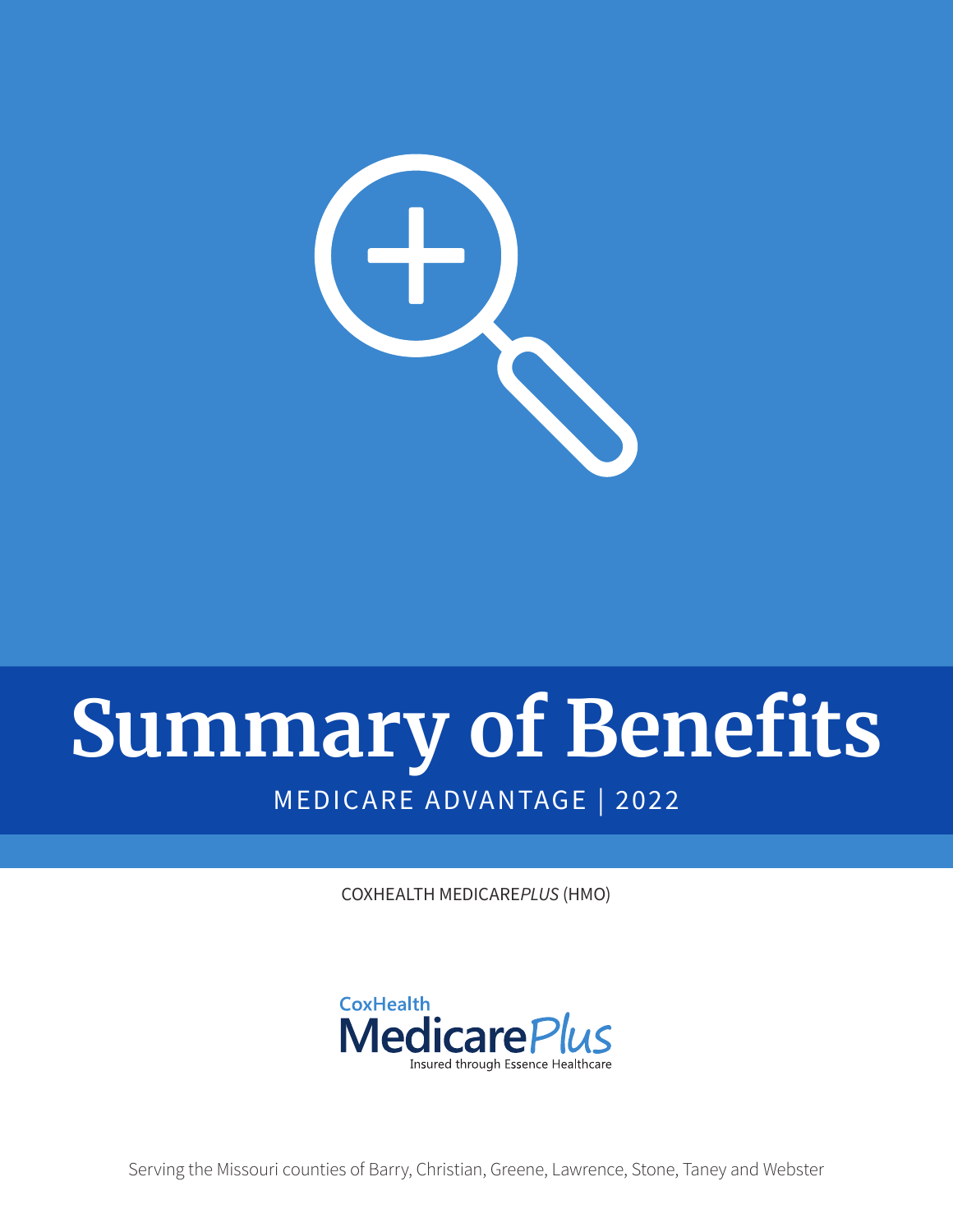## **Summary of Benefits**

## **January 1, 2022 – December 31, 2022**

This booklet gives you a summary of what we cover and what you pay. It doesn't list every limitation, exclusion or covered service. To get a complete list of services we cover, call us and ask for the Evidence of Coverage, or you can view it on www.CoxHealthMedicare*Plus*.com.

This Summary of Benefits booklet gives you a summary of what **CoxHealth Medicare***Plus* **(HMO)** covers and what you pay.

• If you want to compare our plan with other Medicare health plans, ask the other plans for their

- Summary of Benefits booklets. Or, use the Medicare Plan Finder on www.Medicare.gov.
- If you want to know more about the coverage and costs of Original Medicare, look in your current Medicare & You handbook. View it online at www.Medicare.gov, or get a copy by calling 1-800-MEDICARE (1-800-633-4227), 24 hours a day, seven days a week. TTY users should call 1-877-486-2048.

## **Sections in this booklet**

- Things to Know About **CoxHealth Medicare***Plus*
- Monthly Premium, Deductibles and Limits on How Much You Pay for Covered Services
- Covered Medical and Hospital Benefits
- Prescription Drug Benefits
- Other Covered Benefits

This document is available in other formats such as Braille and large print. This document may be available in a non-English language. For additional information, call 1-877-709-9168 (TTY: 711) to speak with a sales representative.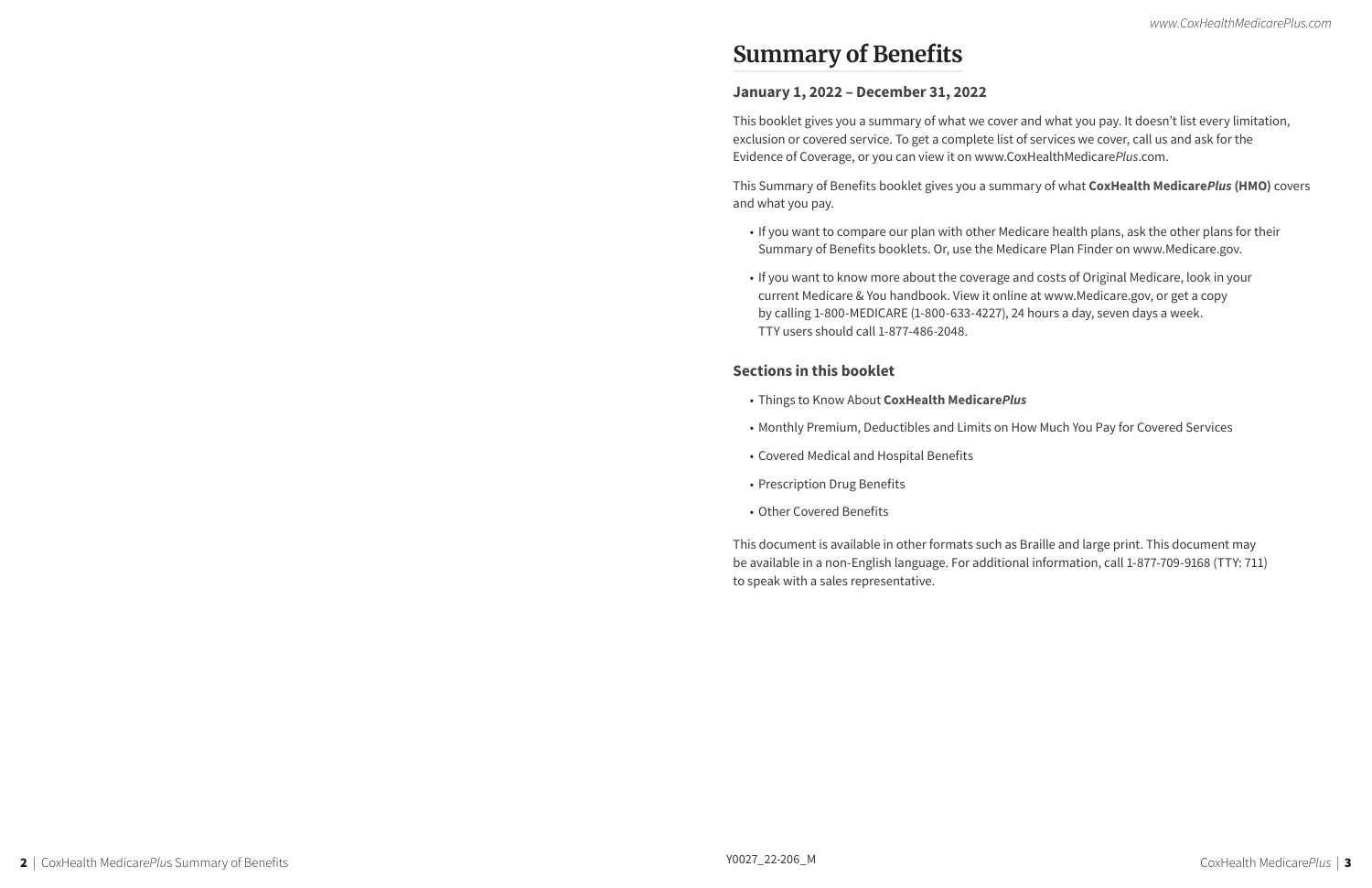#### 4 | CoxHealth Medicar*ePlu*s Summary of Benefits CoxHealth Medicare*Plus* | 5

## **Monthly Premium, Deductibles and Limits on How Much You Pay for Covered Services**

## **CoxHealth Medicare***Plus* **(HMO)**

**Monthly Monthly and Bran Plan Plan Bremium. You must continue to pay your Medicare Part B premium.** 

ot have a deductible.

ut-of-pocket amount is the most that you pay out of e calendar year for in-network covered hospital and

- s) in this plan:
- ered hospital and medical services you receive from roviders
- imit on out-of-pocket costs, hospital and medical services and we pay the full cost for the rest of the year.
- you will still need to pay your monthly premiums and your Part D prescription drugs.

|                                                                                                   | <b>CoxHealth Med</b>                                                                                                                                                                                                 |
|---------------------------------------------------------------------------------------------------|----------------------------------------------------------------------------------------------------------------------------------------------------------------------------------------------------------------------|
| <b>Monthly Plan Premium</b>                                                                       | \$0 per month. Yo                                                                                                                                                                                                    |
| <b>Deductible</b>                                                                                 | This plan does no                                                                                                                                                                                                    |
| <b>Maximum Out-of-Pocket</b><br><b>Responsibility</b><br>(does not include<br>prescription drugs) | The maximum ou<br>pocket during the<br>medical services.<br>Your yearly limit(s<br>$\cdot$ \$3,200 for cov<br>in-network pr<br>If you reach the li<br>are still covered,<br>Please note that y<br>cost-sharing for y |

## **Covered Medical and Hospital Benefits**

## **CoxHealth Medicare***Plus* **(HMO)**

n unlimited number of days for an inpatient hospital stay. er day, per stay: days 1–6

- lay, per stay: day 7 and beyond
- on is required.

cal center: \$220 copay tal:  $$220$  copay or 20% co-insurance, depending on the

on may be required.

sician (PCP) visit: \$0 copay 35 copay

|                                                                     | <b>CoxHealth Medi</b>                                                                  |
|---------------------------------------------------------------------|----------------------------------------------------------------------------------------|
| <b>Inpatient</b><br><b>Hospital Coverage</b>                        | Our plan covers a<br>$\cdot$ \$295 copay pe<br>• \$0 copay per d<br>Prior authorizatio |
| <b>Outpatient</b><br><b>Hospital Coverage</b>                       | Ambulatory surgio<br>Outpatient hospit<br>service or visit<br>Prior authorizatio       |
| <b>Doctor Visits</b><br>(Primary Care Providers<br>and Specialists) | Primary care phys<br>Specialist visit: \$3                                             |

## **Things to Know About CoxHealth Medicare***Plus*

#### **Hours of Operation**

- From October 1 to March 31, you can call us seven days a week from 8 a.m. to 8 p.m.
- From April 1 to September 30, you can call us Monday through Friday from 8 a.m. to 8 p.m.

### **CoxHealth Medicare***Plus* **Phone Number and Website**

- If you have questions, call 1-877-709-9168 (TTY: 711) to speak with a sales representative.
- Our website: www.CoxHealthMedicare*Plus*.com

## **Who can join?**

To join **CoxHealth Medicare***Plus*, you must be entitled to Medicare Part A, be enrolled in Medicare Part B, be a United States citizen or are lawfully present in the United States and live in our service area. Our service area includes the following counties in Missouri: Barry, Christian, Greene, Lawrence, Stone, Taney and Webster.

## **What is an HMO?**

An HMO, or Health Maintenance Organization, is a type of health insurance plan that usually limits coverage to care from doctors who work for or contract with the HMO. It generally won't cover out-of-network care except in an emergency. An HMO may require you to live or work in its service area to be eligible for coverage.

## **Which doctors, hospitals and pharmacies can I use?**

**CoxHealth Medicare***Plus* has a network of doctors, hospitals, pharmacies and other providers. If you use providers that are not in our network, the plan may not pay for these services. You must generally use network pharmacies to fill your prescriptions for covered Part D drugs. Some of our network pharmacies have preferred cost sharing. You may pay less if you use these pharmacies. You can see our plan's provider directory on our website www.CoxHealthMedicare*Plus*.com. Or, call us and we will send you a copy of the provider directory.

### **What do we cover?**

Like all Medicare health plans, we cover everything that Original Medicare covers—and *more*.

- **Our plan members get all of the benefits covered by Original Medicare.** For some of these benefits, you may pay more in our plan than you would in Original Medicare. For others, you may pay less.
- **Our plan members also get** *more* **than what is covered by Original Medicare.** Some of the extra benefits are outlined in this booklet.

### **What drugs do we cover?**

We cover Part D drugs. In addition, we cover Part B drugs such as chemotherapy and some drugs administered by your provider.

- You can see the complete plan formulary (list of Part D prescription drugs) and any restrictions on our website www.CoxHealthMedicare*Plus*.com.
- Or, call us and we will send you a copy of the formulary.

### **How will I determine my drug costs?**

Our plan groups each medication into one of six tiers. You will need to use your formulary to locate what tier your drug is on to determine how much it will cost you. The amount you pay depends on the drug's tier and what stage of the benefit you have reached. Later in this document, we discuss the benefit stages that occur: Initial Coverage, Coverage Gap and Catastrophic Coverage. If you have questions about the different benefit stages, please contact the plan for more information or access the Evidence of Coverage on our website.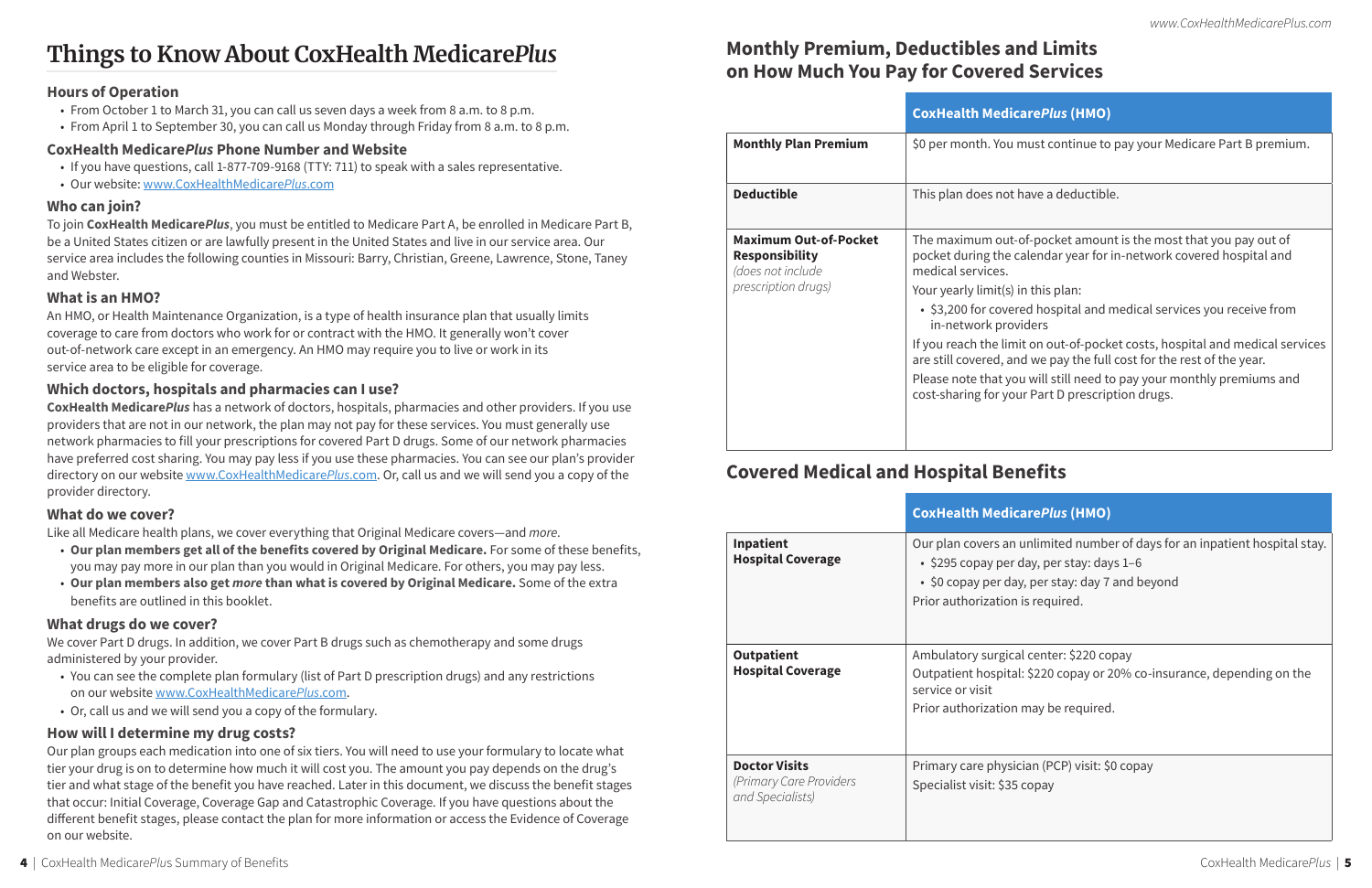|                                 | <b>CoxHealth MedicarePlus (HMO)</b>                                                                                                                                                                                                                                                                                                                                                                                                                                      |                                                                                                                         | <b>CoxHealth Medi</b><br>(HMO)                                                                                                                                                                                   |
|---------------------------------|--------------------------------------------------------------------------------------------------------------------------------------------------------------------------------------------------------------------------------------------------------------------------------------------------------------------------------------------------------------------------------------------------------------------------------------------------------------------------|-------------------------------------------------------------------------------------------------------------------------|------------------------------------------------------------------------------------------------------------------------------------------------------------------------------------------------------------------|
| <b>Preventive Care</b>          | You pay nothing. Our plan covers many preventive services, including:<br>• Abdominal aortic aneurysm screening<br>• Annual wellness visit<br>• Bone mass measurement<br>• Breast cancer screening (mammogram)<br>• Cardiovascular disease risk reduction visit (therapy for<br>cardiovascular disease)<br>• Cardiovascular disease testing<br>• Cervical and vaginal cancer screening<br>• Colorectal cancer screening<br>• Depression screening<br>• Diabetes screening | <b>Diagnostic Services/Labs/</b><br><b>Imaging</b><br>(Costs for these services may<br>vary based on place of service.) | Lab services: \$5 co<br>Diagnostic proced<br>Diagnostic colono<br>Diagnostic radiolo<br>20% co-insurance<br>Diagnostic mamm<br>Therapeutic radio<br>20% co-insurance<br>X-rays: \$20 copay<br>Prior authorizatio |
|                                 | • Diabetes self-management training and diabetic services<br>• Health and wellness education programs<br>• HIV screening<br>• Immunizations (pneumonia, hepatitis B, COVID-19 and influenza)<br>• Medical nutrition therapy<br>• Medicare Diabetes Prevention Program (MDPP)<br>• Obesity screening and therapy to promote sustained weight loss<br>• Prostate cancer screening exams<br>• Screening and counseling to reduce alcohol misuse                             | <b>Hearing Services</b>                                                                                                 | Medicare-covered<br>\$20 copay<br>Routine hearing ex<br>\$1,000 allowance f<br>(both ears combin<br>One fitting/evalua                                                                                           |
|                                 | • Screening for lung cancer with low-dose computed tomography (LDCT)<br>• Screening for sexually transmitted infections (STIs) and counseling to<br>prevent STIs<br>• Smoking and tobacco use cessation (counseling to stop smoking or<br>tobacco use)<br>• Vision care<br>• "Welcome to Medicare" preventive visit (one-time)<br>Any additional preventive services approved by Medicare during the<br>contract year will be covered.                                   | <b>Dental Services</b>                                                                                                  | Preventive dental<br>Preventive service<br>• Periodic oral et<br>• Routine cleani<br>• Fluoride treatn<br>• Horizontal bite<br>Medicare-covered<br>A prior authorizati                                           |
| <b>Emergency Care</b>           | $$120$ copay<br>If you are admitted to the same hospital within 24 hours for the same<br>condition, you pay \$0 for the emergency room visit. See the "Inpatient"<br>Hospital Care" section of this booklet for other costs.<br>We provide worldwide coverage.                                                                                                                                                                                                           |                                                                                                                         | Comprehensive se<br>Restorative servic<br>Periodontics (peri<br>debridement): \$0<br><b>Extractions (simpl</b><br>Yearly maximum b                                                                               |
| <b>Urgently Needed Services</b> | \$45 copay within the United States<br>\$120 copay outside of the United States<br>We provide worldwide coverage.                                                                                                                                                                                                                                                                                                                                                        |                                                                                                                         | services: $$1,250$<br>*See Evidence of 0<br>limitations and ex                                                                                                                                                   |

#### **CoxHealth Medicare***Plus*

opay

- dures and tests: 20% co-insurance
- oscopies: \$0 copay
- ogy services (such as MRI, CT and PET scans):
- 
- nograms: \$0 copay
- $\log$ y services (such as radiation treatment for cancer):

on may be required.

l exam to diagnose and treat hearing and balance issues:

xam: \$20 copay

- for up to 2 hearing aids every 2 calendar years (ed
- ation for hearing aids every 2 calendar years: \$0 copay

**Dental Services: \$0 copay** 

es include:

- valuation (2 every calendar year)
- ing (2 every calendar year)
- ment (2 every calendar year)
- ewing X-ray(s) (up to 4, once every calendar year)
- comprehensive dental services: \$35 copay
- tion may be required for Medicare-covered services.
- ervices include (but are not limited to):\*
- ces (amalgam/resin fillings): \$0 copay
- iodontal surgery, scaling and root planning, full mouth copay
- le extractions/surgical extractions): \$0 copay
- benefit for preventive and comprehensive

Coverage for more details and a complete listing. Some clusions apply.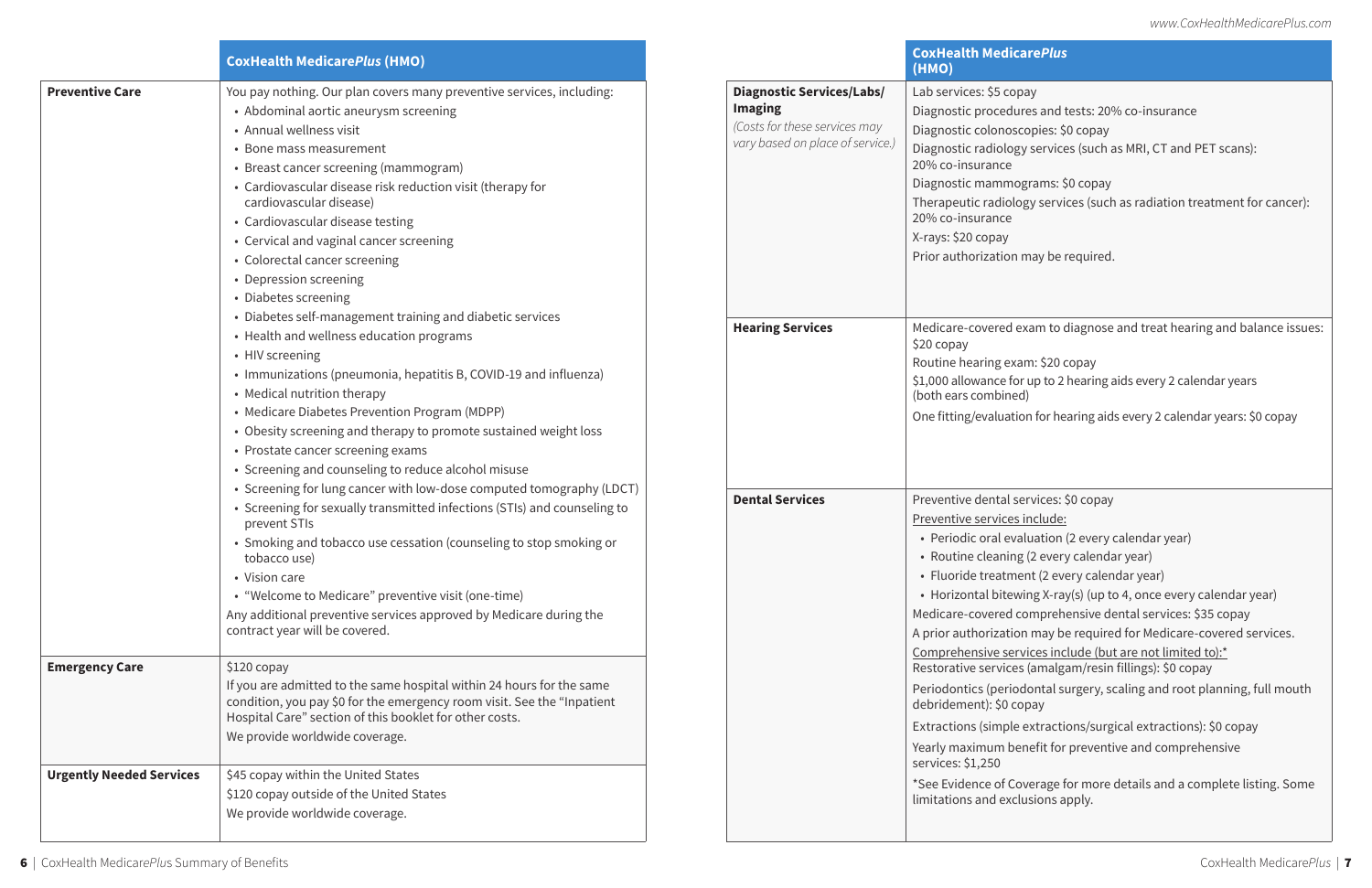|                                          | <b>CoxHealth MedicarePlus (HMO)</b>                                                                                                                                                                                                                                                                                                                                                                                                                                                                                                                                                                                                                                                                                                                                                                                                                                                                                                                                                                                                           |
|------------------------------------------|-----------------------------------------------------------------------------------------------------------------------------------------------------------------------------------------------------------------------------------------------------------------------------------------------------------------------------------------------------------------------------------------------------------------------------------------------------------------------------------------------------------------------------------------------------------------------------------------------------------------------------------------------------------------------------------------------------------------------------------------------------------------------------------------------------------------------------------------------------------------------------------------------------------------------------------------------------------------------------------------------------------------------------------------------|
| <b>Vision Services</b>                   | Each visit to a specialist, such as an ophthalmologist or optometrist, for<br>Medicare-covered benefits: \$35 copay<br>Diabetic eye exams performed by a contracted specialist: \$0 copay<br>1 pair of Medicare-covered eyeglass lenses (standard plastic single,<br>bifocal, trifocal or lenticular lenses) after each cataract surgery: \$0 copay<br>1 pair of Medicare-covered eyeglass frames or 1 pair of Medicare-covered<br>contact lenses (or 2 six packs) after each cataract surgery. Our plan pays<br>up to \$200 for eyeglass frames or contact lenses after each cataract<br>surgery: \$0 copay<br>1 routine eye exam every calendar year: \$0 copay<br>Refraction covered as part of exam<br>1 pair of eyeglass lenses (standard plastic single, bifocal, trifocal or<br>lenticular lenses) every 2 calendar years: \$0 copay<br>Our plan pays up to \$200 for 1 pair of eyeglass frames or 1 pair of contact<br>lenses (or 2 six packs), every 2 calendar years: \$0 copay<br>Upgrades may be available at an additional cost. |
| <b>Mental Health Services</b>            | Inpatient visit:<br>Our plan covers an unlimited number of days for an inpatient<br>hospital stay.<br>• \$295 copay per day, per stay: days 1-5<br>• \$0 copay per day, per stay: day 6 and beyond<br>Outpatient individual visit: \$40 copay<br>Outpatient group visit: \$35 copay<br>Prior authorization may be required.                                                                                                                                                                                                                                                                                                                                                                                                                                                                                                                                                                                                                                                                                                                   |
| <b>Skilled Nursing Facility</b><br>(SNF) | The plan covers up to 100 days each benefit period. No prior hospital<br>stay is required.<br>· \$0 copay per day, per stay: days 1-20<br>• \$160 copay per day, per stay: days 21-100<br>Prior authorization is required.<br>Admission to a new or different SNF facility within the same Benefit Period<br>may start a new stay for copay administration purposes.                                                                                                                                                                                                                                                                                                                                                                                                                                                                                                                                                                                                                                                                          |
| <b>Physical Therapy</b>                  | \$40 copay<br>A referral is required.                                                                                                                                                                                                                                                                                                                                                                                                                                                                                                                                                                                                                                                                                                                                                                                                                                                                                                                                                                                                         |
| <b>Ambulance</b>                         | $$250$ copay<br>This copay applies to each one-way trip.<br>Prior authorization is required for non-emergent transportation<br>by ambulance.                                                                                                                                                                                                                                                                                                                                                                                                                                                                                                                                                                                                                                                                                                                                                                                                                                                                                                  |
| <b>Transportation</b>                    | No Coverage                                                                                                                                                                                                                                                                                                                                                                                                                                                                                                                                                                                                                                                                                                                                                                                                                                                                                                                                                                                                                                   |

## **Prescription Drug Benefits**

|                                      | <b>CoxHealth MedicarePlus (HMO)</b>                                                                                                                                                                                                                                                                                                                                                                                                                       |                      |              |
|--------------------------------------|-----------------------------------------------------------------------------------------------------------------------------------------------------------------------------------------------------------------------------------------------------------------------------------------------------------------------------------------------------------------------------------------------------------------------------------------------------------|----------------------|--------------|
| <b>Medicare Part B Drugs</b>         | For Part B drugs such as chemotherapy drugs: 20% co-insurance<br>Other Part B drugs: 20% co-insurance<br>Prior authorization may be required.                                                                                                                                                                                                                                                                                                             |                      |              |
| <b>Deductible</b>                    | This plan does not have a deductible.                                                                                                                                                                                                                                                                                                                                                                                                                     |                      |              |
| <b>Initial Coverage</b>              | You pay the following until your total yearly drug costs reach \$4,430.<br>Total yearly drug costs are the total drug costs paid by both you and<br>your Part D plan.<br>If you reside in a long-term care facility, you pay the same as at a standard<br>retail pharmacy.<br>You may get drugs from an out-of-network pharmacy at the same cost as<br>a standard retail pharmacy. Coverage is limited to certain situations if you<br>go out of network. |                      |              |
| <b>Preferred Retail Cost Sharing</b> | <b>30-Day Supply</b>                                                                                                                                                                                                                                                                                                                                                                                                                                      | <b>60-Day Supply</b> | 90-DaySupply |
| Tier 1 (Preferred Generic)           | \$0 copay                                                                                                                                                                                                                                                                                                                                                                                                                                                 | \$0 copay            | \$0 copay    |
| Tier 2 (Generic)                     | \$5 copay                                                                                                                                                                                                                                                                                                                                                                                                                                                 | \$10 copay           | \$15 copay   |
| <b>Tier 3</b> (Preferred Brand)      | \$42 copay                                                                                                                                                                                                                                                                                                                                                                                                                                                | \$84 copay           | \$126 copay  |
| <b>Tier 4</b> (Non-Preferred Brand)  | \$95 copay                                                                                                                                                                                                                                                                                                                                                                                                                                                | $$190$ copay         | \$285 copay  |
| <b>Tier 5</b> (Specialty Drug)       | 33% co-insurance                                                                                                                                                                                                                                                                                                                                                                                                                                          | Not Offered          | Not Offered  |
| Tier 6 (Insulins)                    | \$0 copay<br>\$0 copay<br>\$0 copay                                                                                                                                                                                                                                                                                                                                                                                                                       |                      |              |
| <b>Standard Retail Cost Sharing</b>  | <b>30-Day Supply</b>                                                                                                                                                                                                                                                                                                                                                                                                                                      | <b>60-Day Supply</b> | 90-DaySupply |
| Tier 1 (Preferred Generic)           | \$5 copay                                                                                                                                                                                                                                                                                                                                                                                                                                                 | \$10 copay           | \$15 copay   |
| Tier 2 (Generic)                     | \$10 copay                                                                                                                                                                                                                                                                                                                                                                                                                                                | \$20 copay           | \$30 copay   |
| <b>Tier 3</b> (Preferred Brand)      | \$47 copay                                                                                                                                                                                                                                                                                                                                                                                                                                                | \$94 copay           | \$141 copay  |
| Tier 4 (Non-Preferred Brand)         | $$100$ copay                                                                                                                                                                                                                                                                                                                                                                                                                                              | \$200 copay          | \$300 copay  |
| <b>Tier 5</b> (Specialty Drug)       | 33% co-insurance                                                                                                                                                                                                                                                                                                                                                                                                                                          | Not Offered          | Not Offered  |
| Tier 6 (Insulins)                    | \$0 copay                                                                                                                                                                                                                                                                                                                                                                                                                                                 | \$0 copay            | \$0 copay    |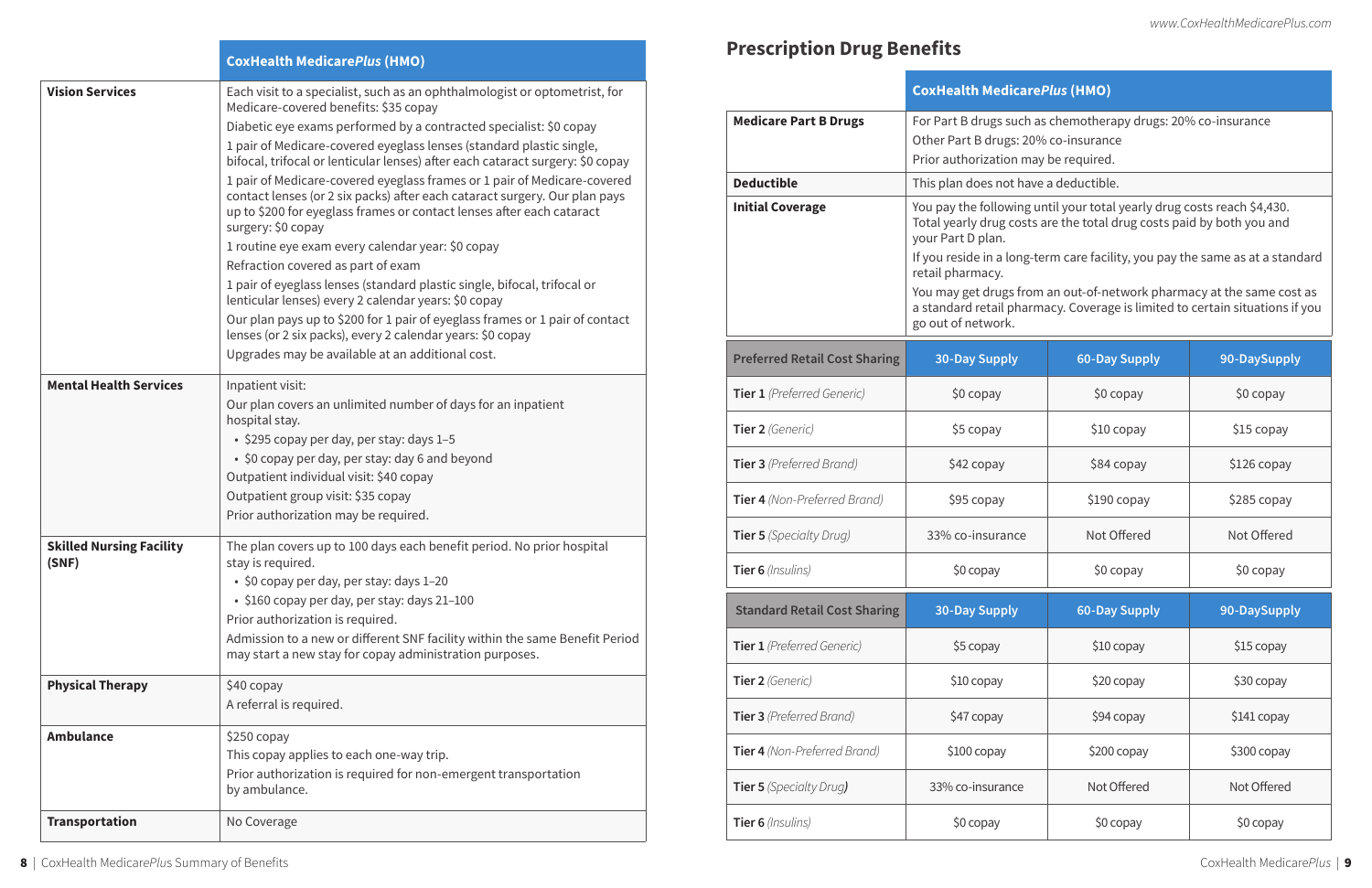|                                                   | <b>CoxHealth MedicarePlus (HMO)</b>                                                                                                                                                                                                                                                                                                                                                                                                                                                                                                                                                                        |                      |                |
|---------------------------------------------------|------------------------------------------------------------------------------------------------------------------------------------------------------------------------------------------------------------------------------------------------------------------------------------------------------------------------------------------------------------------------------------------------------------------------------------------------------------------------------------------------------------------------------------------------------------------------------------------------------------|----------------------|----------------|
| <b>Standard Mail Order</b><br><b>Cost Sharing</b> | <b>30-Day Supply</b>                                                                                                                                                                                                                                                                                                                                                                                                                                                                                                                                                                                       | <b>60-Day Supply</b> | 90-Day Supply  |
| Tier 1 (Preferred Generic)                        | Not Offered                                                                                                                                                                                                                                                                                                                                                                                                                                                                                                                                                                                                | Not Offered          | \$0 copay      |
| Tier 2 (Generic)                                  | Not Offered                                                                                                                                                                                                                                                                                                                                                                                                                                                                                                                                                                                                | Not Offered          | $$12.50$ copay |
| <b>Tier 3</b> (Preferred Brand)                   | Not Offered                                                                                                                                                                                                                                                                                                                                                                                                                                                                                                                                                                                                | Not Offered          | $$105$ copay   |
| Tier 4 (Non-Preferred Brand)                      | Not Offered                                                                                                                                                                                                                                                                                                                                                                                                                                                                                                                                                                                                | Not Offered          | \$237.50 copay |
| <b>Tier 5</b> (Specialty Drug)                    | 33% co-insurance                                                                                                                                                                                                                                                                                                                                                                                                                                                                                                                                                                                           | Not Offered          | Not Offered    |
| Tier 6 (Insulins)                                 | Not Offered                                                                                                                                                                                                                                                                                                                                                                                                                                                                                                                                                                                                | Not Offered          | \$0 copay      |
| <b>Coverage Gap</b>                               | Most Medicare drug plans have a coverage gap (also called the "donut<br>hole"). This means that there's a temporary change in what you will pay<br>for your drugs. The coverage gap begins after the total yearly drug cost<br>(including what your plan has paid and what you have paid) reaches<br>\$4,430.<br>After you enter the coverage gap, you pay 25% of the plan's cost for<br>covered brand-name drugs and 25% of the plan's cost for covered generic<br>drugs until your out-of-pocket costs total \$7,050, which is the end of the<br>coverage gap. Not everyone will enter the coverage gap. |                      |                |
| <b>Catastrophic Coverage</b>                      | After your yearly out-of-pocket drug costs reach \$7,050, you pay the<br>greater of:<br>• 5% co-insurance or<br>• \$3.95 copay for generic (including brand-name drugs treated<br>as generic) and a \$9.85 copay for other drugs (one month supply)                                                                                                                                                                                                                                                                                                                                                        |                      |                |

| <b>Diabetes Supplies and</b><br><b>Services</b>                 | Diabetes self-man<br>Diabetes monitori<br>and blood glucose<br>When glucose met<br>is limited to specif<br>Diabetic therapeu<br>Authorization is re<br>shoes and inserts.<br>*See Evidence of 0 |
|-----------------------------------------------------------------|-------------------------------------------------------------------------------------------------------------------------------------------------------------------------------------------------|
| <b>Durable Medical Equipment</b><br>(wheelchairs, oxygen, etc.) | 20% co-insurance<br>Prior authorizatio                                                                                                                                                          |
| <b>Foot Care</b> (podiatry services)                            | \$35 copay                                                                                                                                                                                      |
| <b>Home Healthcare</b>                                          | \$0 copay<br>A referral is requir                                                                                                                                                               |
| <b>Hospice</b>                                                  | When you enroll in<br>services and your<br>prognosis are paid                                                                                                                                   |
| <b>Outpatient Substance</b><br><b>Abuse</b>                     | Individual visit: \$4<br>Group visit: \$35 co<br>Prior authorizatio                                                                                                                             |
| <b>Over-the-Counter Coverage</b><br>(OTC)                       | \$93 credit per qua<br>ordered online, by<br>Up to 2 orders per<br>roll over from qua                                                                                                           |
| <b>Prosthetic Devices</b>                                       | Prosthetic devices<br>Related medical s<br>Prior authorizatio                                                                                                                                   |
| <b>Outpatient Rehabilitation</b><br><b>Services</b>             | Cardiac rehabilita<br>Occupational, spe<br>A separate copayr<br>outpatient therap<br>A referral is requir                                                                                       |
| <b>Virtual/Telehealth Visits</b>                                | \$0-\$40 copay<br>You will pay the sa<br>were received in t<br>A referral or autho                                                                                                              |
| <b>Wellness Programs</b>                                        | Health club memb                                                                                                                                                                                |
| <b>Acupuncture</b>                                              | Medicare-covered                                                                                                                                                                                |
|                                                                 |                                                                                                                                                                                                 |

Plans may offer supplemental benefits in addition to Part C benefits and Part D benefits.

## **Other Covered Benefits**

|                          | <b>CoxHealth MedicarePlus (HMO)</b>                                 |
|--------------------------|---------------------------------------------------------------------|
| <b>Chiropractic Care</b> | Manual manipulation of the spine to correct subluxation: \$20 copay |

## **CoxHealth Medicare***Plus* **(HMO)**

- nagement training: \$0 copay
- ing supplies (including blood glucose monitors, lancets e test strips\*): 0% co-insurance
- ters and test strips are obtained at a pharmacy, coverage ific Bayer/Ascensia products.
- atic custom-molded shoes or inserts: 20% co-insurance
- equired for some items (e.g., diabetic custom-molded s, continuous glucose meters, insulin pumps).
- Coverage for a complete listing.

on may be required.

red.

in a Medicare-certified hospice program, your hospice Part A and Part B services related to your terminal id for by Original Medicare, not Essence Healthcare.

10 copay

opay

on is required.

arter to use on approved health products that can be by phone or by mail.

r quarter are allowed, and leftover allowance does not arter to quarter.

**s**: 20% co-insurance

supplies: 20% co-insurance

on may be required.

tion services: \$30 copay per day

eech and language therapy visits: \$40 copay

ment for occupational therapy will apply if other

by services are rendered on the same day.

red.

ame copay for the virtual/telehealth visit as if the services the provider's office.

orization may be required.

bership/fitness classes through SilverSneakers®: \$0 copay

d services (chronic low back pain): \$35 copay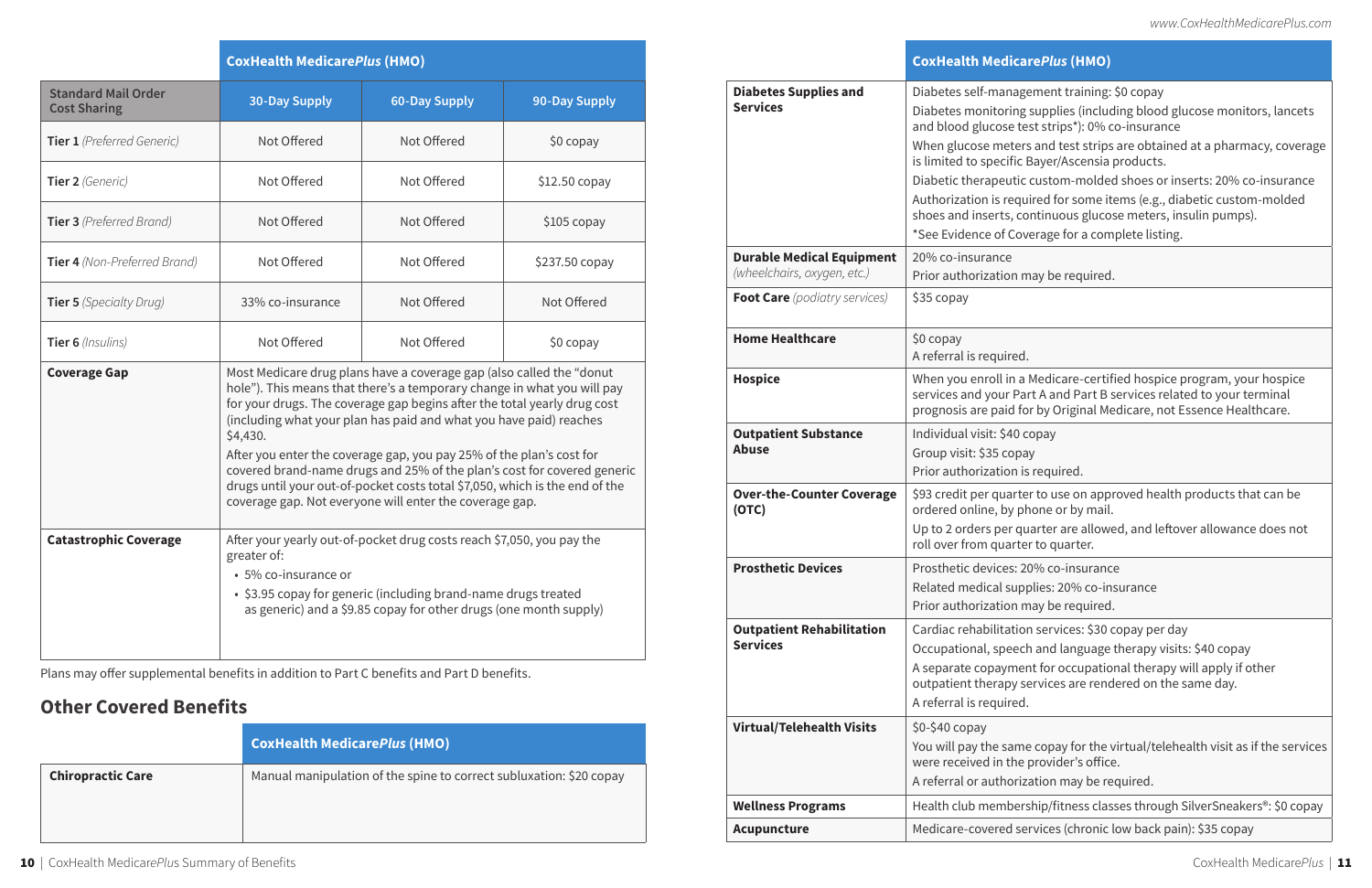## **Index**

## **Pre-Enrollment Checklist**

Before making an enrollment decision, it is important that you fully understand our benefits and rules. If you have any questions, you can call and speak to a sales representative at 1-877-709-9168 (TTY: 711).

### **Understanding the Benefits**

| Review the full list of benefits found in the Evi<br>which you routinely see a doctor. Visit www.C<br>(TTY: 711) to view a copy of the EOC. |
|---------------------------------------------------------------------------------------------------------------------------------------------|
| Review the provider/pharmacy directory (or a<br>now are in the network. If they are not listed,                                             |
| Review the provider/pharmacy directory to m<br>medicines is in the network. If the pharmacy i<br>new pharmacy for your prescriptions.       |
|                                                                                                                                             |
| <b>Understanding Important Rules</b>                                                                                                        |
| You must continue to pay your Medicare Part<br>Social Security check each month.                                                            |
| Benefits, premium and/or copayments/co-ins                                                                                                  |

vidence of Coverage (EOC), especially services for CoxHealthMedicarePlus.com or call 1-877-709-9168

ask your doctor) to make sure the doctors you see it means you will likely have to select a new doctor.

nake sure the pharmacy you use for any prescription is not listed, you will likely have to select a

t B premium. This premium is normally taken out of your

surance may change on January 1, 2023.

do not cover services by out-of-network provider directory).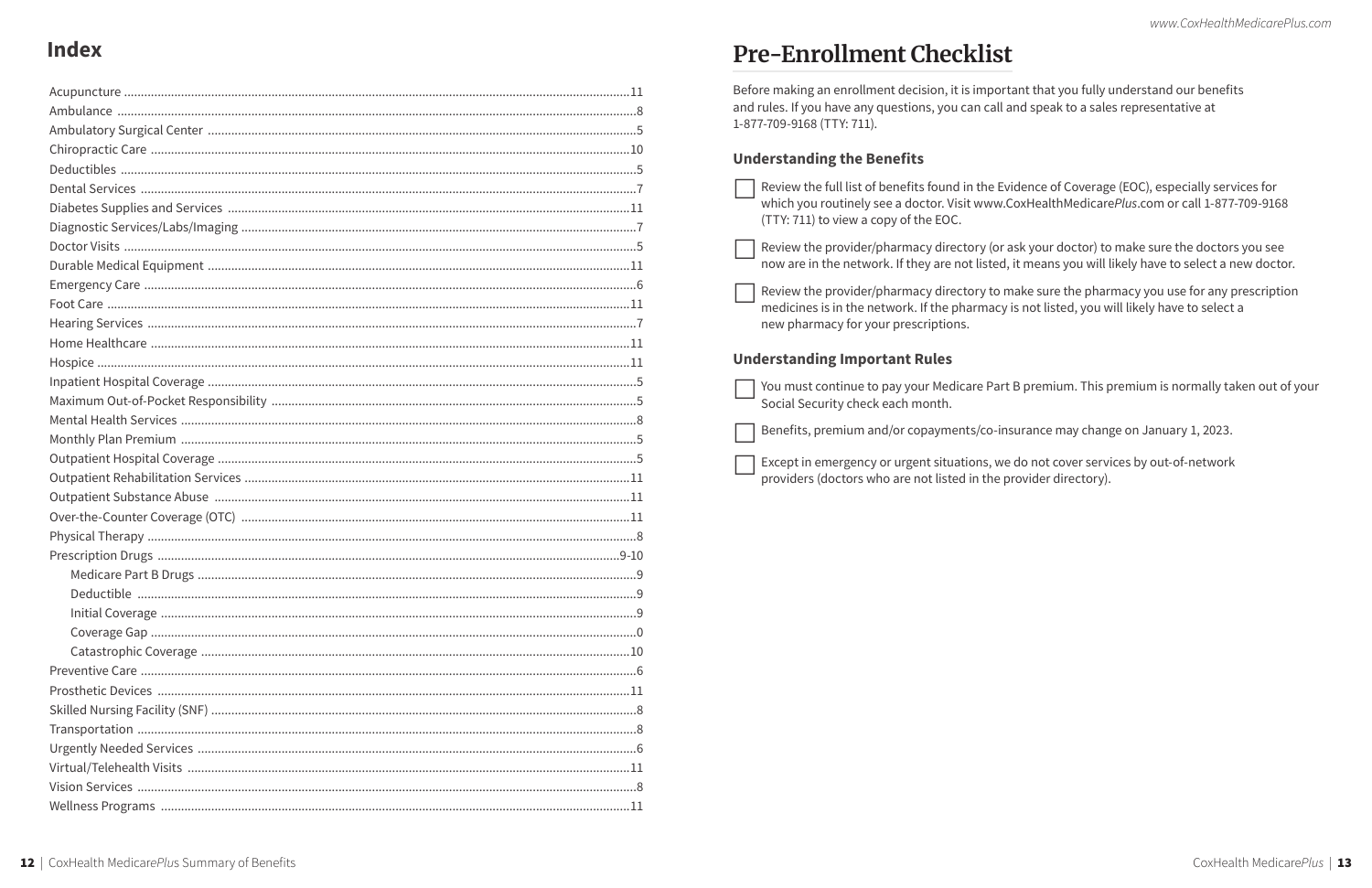*www.CoxHealthMedicarePlus.com* 

| <b>Notes</b>                                                                                                                                                                           | <b>Notes</b> |
|----------------------------------------------------------------------------------------------------------------------------------------------------------------------------------------|--------------|
|                                                                                                                                                                                        |              |
|                                                                                                                                                                                        |              |
|                                                                                                                                                                                        |              |
|                                                                                                                                                                                        |              |
|                                                                                                                                                                                        |              |
|                                                                                                                                                                                        |              |
| the contract of the contract of                                                                                                                                                        |              |
| the contract of the contract of the contract of                                                                                                                                        |              |
| the control of the control of the control of the control of the control of the control of<br>the control of the control of the control of the control of the control of the control of |              |
| ,我们也不会有什么?""我们的人,我们也不会有什么?""我们的人,我们也不会有什么?""我们的人,我们也不会有什么?""我们的人,我们也不会有什么?""我们的人<br>the control of the control of the control of the control of the control of the control of          |              |
| the contract of the contract of the contract of the contract of the contract of                                                                                                        |              |
|                                                                                                                                                                                        |              |